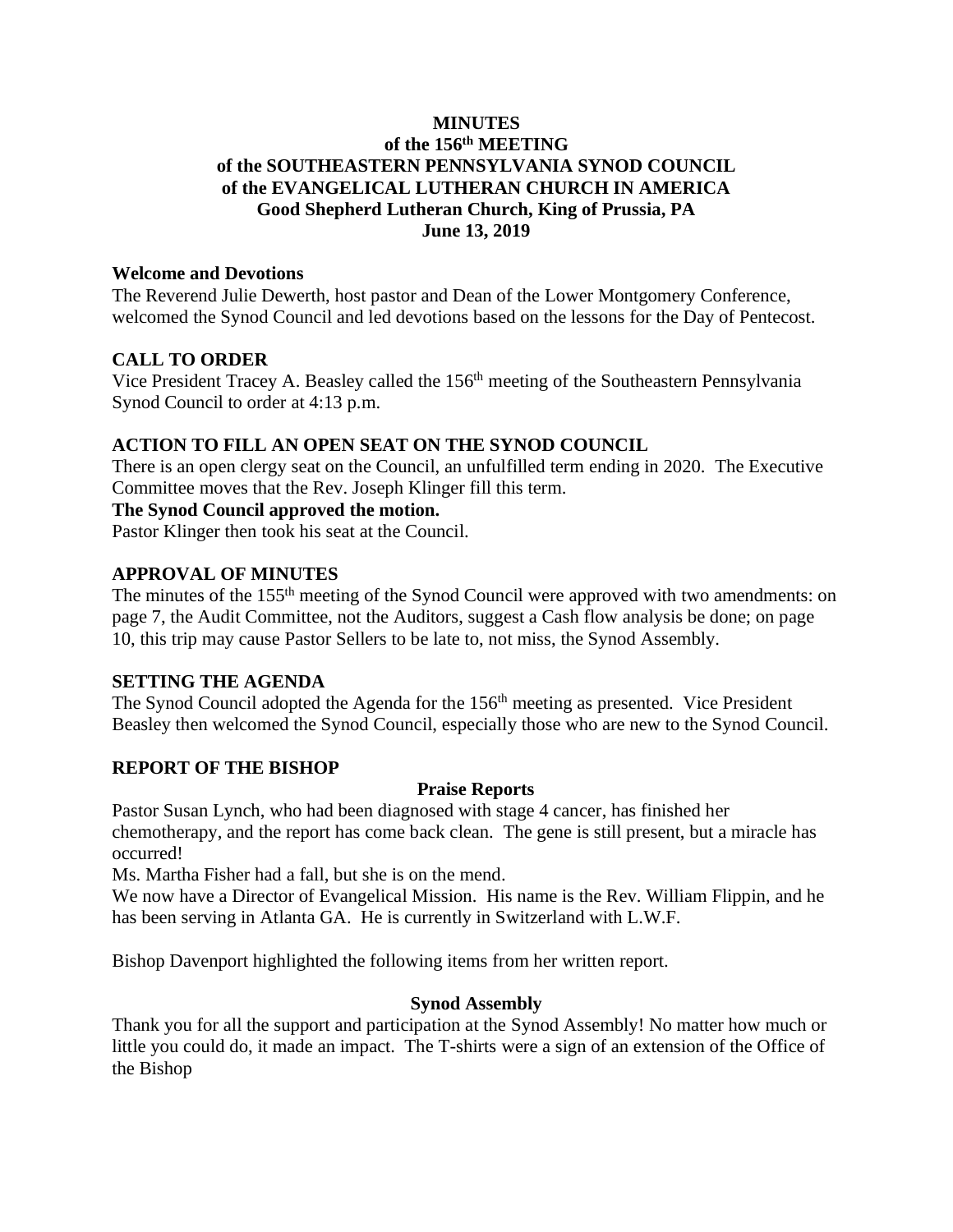Thank you to our Secretary, Reverend Karl Richard, and the work that he does, as he was reelected to a second term.

**Women Clergy Organization of the Evangelical Lutheran Church in Tanzania (ELCT)** I have been invited to go along with Presiding Bishop Elizabeth Eaton and Bishop Vivian Thomas-Breitfeld to preach and participate in the Women Clergy Quadrennial meeting June 22- 26, 2019 in Tanzania (East Africa). Following this event from June 27-July 2, 2019, I will spend time in our companion synod, the North Eastern Diocese of Tanzania. Because I will be out of the country, we need to appoint an acting bishop.

**S.C.19.06.01 THEREFORE, BE IT RESOLVED THAT the Southeastern Pennsylvania Synod Council approve Rev. Bradley Burke and Rev. Karen Sease to serve as acting bishops from June 20 through July 2, 2019 while Bishop Patricia A. Davenport is attending the Women Clergy Quadrennial meeting and visiting our companion synod, North Eastern Diocese of Tanzania. Pastor Sease will serve solo as acting bishop when Pastor Burke leaves for Tanzania**.

## **The Synod Council adopted the resolution**

## **Chrism Service**

Over 100 rostered and lay ministers gathered for a time for conversation and support. The Spirit of the Lord is upon US – Luke 4 – because we are so busy in everyday life, what are the core things to which we are called? Good conversation on how to find balance, and keeping the main thing of the Gospel as the Main thing. Thank you to Pr. Bill Vanderslice for his work for this event.

## **Retired Ministers event**

I was able to attend the retired leaders and spouses gathering. This is a key opportunity to keep in contact with these leaders and their spouses, let them know what is happening in the broader church, and gather their wisdom on where the Spirit might be calling us.

## **Conference Meetings**

We had two Conference Gatherings. Upper Montgomery Conference had a gathering at Manatawny Manor, and Lower Bucks Conference held a program at Twinings Village. We have some wonderful assets available to us as partners in ministry.

## **ELCA Event**

Faithful Innovations program will be held at Crossroads Conference Center in NJ. Dr. Dawn Alitz from Luther Seminary will lead this program for leaders from both SEPA and NJ Synods. I hope to give a taste of this program to our Rostered Ministers at our annual Rostered Minister's Equipping Event (formerly known as Bishop's Convocation).

Activities not in Bishop's written report

## **Leadership in the Public Square**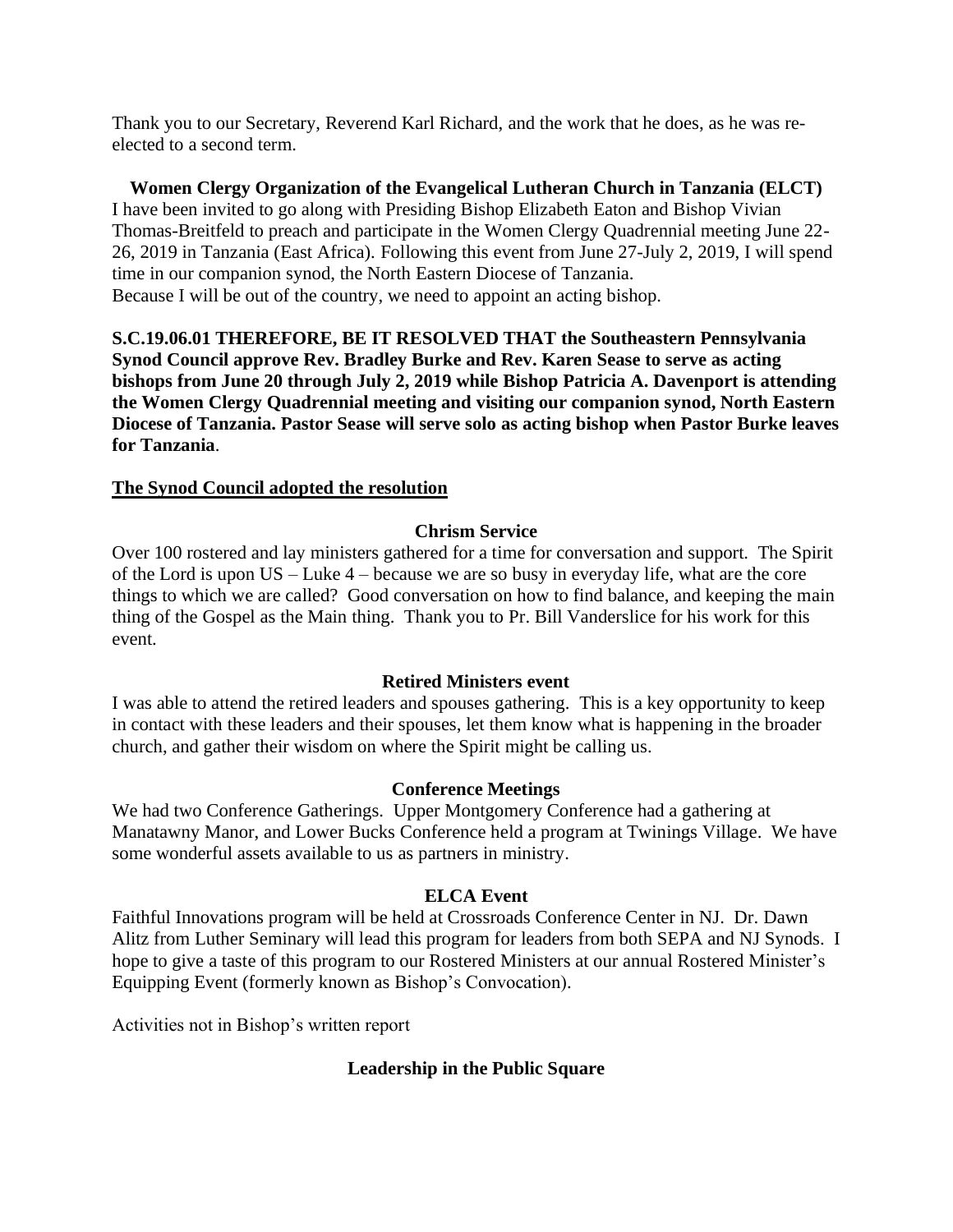I was invited to speak at a high school graduation at Lasalle University High School. My remarks focused around the theme "Be fearless in the pursuit of what sets your soul on fire" – what is that one thing that set you free, makes you whole, gives you unspeakable joy. Then don't just dream it, but put action to it!

What is Synod Council's "it"? How do we put "it" in action? The "it" for me is to make a difference in all we do as a Council.

## **Churches United in Christ**

I represented the Presiding Bishop at Churches United in Christ in Montgomery AL. I attended this event with Kathryn Lohre, Albert Starr, and Judith Roberts. It is a body of the Episcopal, AME, UMC, and UCC congregations. I was there to present our decision to leave this organization to increase our efforts in other ecumenical ventures, particularly congregations of the Historical Black Churches and others. Our conversations in this group have been about issues that we have covered, and we are full communion partners with many of them. By leaving this particular group we are freeing time and resources to enter intentional work toward the goal of dismantling racism.

Bishop Davenport opened the floor to questions from the Synod Council.

When does Pastor Flippin arrive?

We are not certain yet. He needs to end his ministry at his current congregation. We expect him by September 1<sup>st</sup> at the latest.

Mr. Tyler Emig asked if we can add a prayer. His mother (Julie) is fighting cancer, and it would be powerful to her to be held in our prayers.

Bishop Davenport asked for other prayer concerns. Lifted were Mr. Bill Graham's wife, Jean; the Donovan family (relatives of Secretary Richard) on the death of Barbara; Pastor Flippin in this time of transition; Treasurer Janet Neff's mother, who is now 90; Pastor Susan Lynch; those travelling to Tanzania. Prayer was offered for all these joys and concerns.

#### **Actions on the Roster**

*Call to Interim Ministry:*

**S.C.19.06.02. THEREFORE, BE IT RESOLVED THAT the Southeastern Pennsylvania Synod Council call the Rev. Wayne Shelor to interim ministry at Jerusalem Lutheran Church in Schwenksville, PA beginning June 17, 2019, until a pastor is called by the congregation or until the Rev. Wayne Shelor resigns this call, whichever comes first.**

**The Synod Council unanimously adopted the resolution.**

#### *On Leave from Call Request:*

**S.C.19.06.03. THEREFORE BE IT RESOLVED THAT the Southeastern Pennsylvania Synod Council grants the Reverend Dr. Anita Baly on leave from call status, first year, effective July 23, 2018**

**The Synod Council unanimously adopted the resolution.**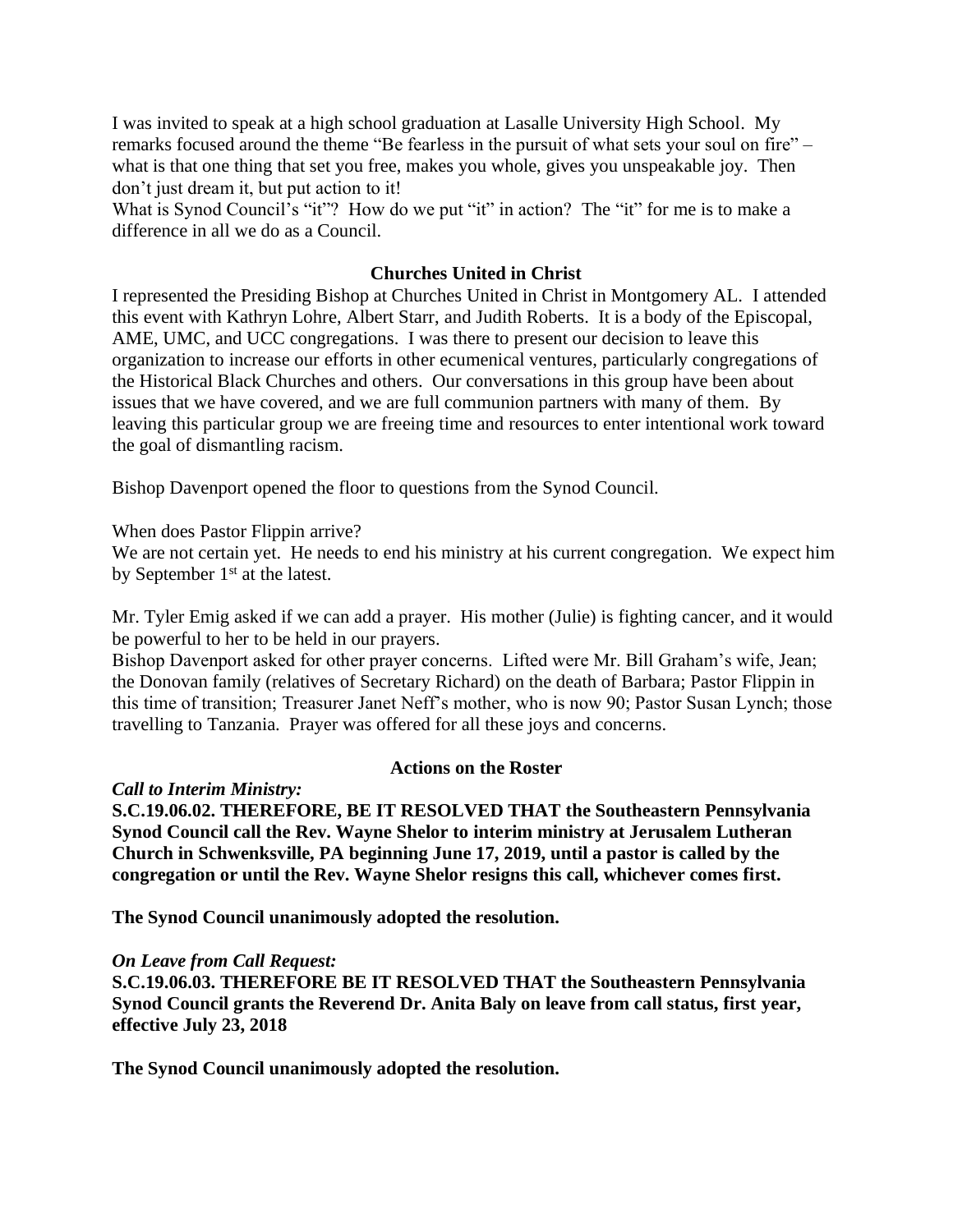#### *Request to move to from Active Roster to Retired Roster:*

**S.C.19.06.04. THEREFORE BE IT RESOLVED THAT the Southeastern Pennsylvania Synod Council grants the Reverend Carol Ficken retirement status, effective July 1, 2019**

### **The Synod Council unanimously adopted the resolution.**

#### **Information Not Requiring Action**

## *Resigned from ELCA Roster*

The Rev. Dr. Asha George-Guiser, effective June 8, 2019 The Rev. Kim Guiser, effective June 8, 2019

#### *Deaths*

The Rev. Edward Neiderheiser, PhD, April 17, 2019

|                      | <b>Housing Allowances</b> |
|----------------------|---------------------------|
| Clergy Name          | Housing Allowance Amount  |
| Pastor Robert Fisher | \$17,614.00               |
| Pastor Karen Sease   | \$15,000.00               |

**S.C.19.06.05. THEREFORE BE IT RESOLVED THAT the Southeastern Pennsylvania Synod Council approve the 2019 housing allowance for Pastor Robert Fisher and Pastor Karen Sease, and** 

**BE IT FURTHER RESOLVED THAT the recipients be reminded that the amounts so designated as rental/housing allowance are excludable from the gross income of the respective recipients only to the extent that said amounts are used to rent or provide a home. Further, the amount eligible for the Section 107 exclusion may not exceed the fair rental value of the minister's home (including furnishings and appurtenances) plus the cost of utilities. To the extent a greater amount is designated as rental/housing allowance, the designation will be ineffectual with respect to such amount.**

**The Synod Council unanimously adopted the resolution.**

## **REPORT OF THE VICE PRESIDENT AND EXECUTIVE COMMITTEE Confidentiality Agreement**

Vice President Tracey A. Beasley distributed a Confidentiality Agreement, which all members of the Synod Council were asked to sign and return,

#### **Congregational Visits**

Vice President Beasley is making the visits to congregations which she described at the Synod Assembly. These visits are meant as "Thank you" visits, expressing her, and our, gratitude for our partnership in the Gospel, both in terms of service and financial support.

She has visited 3 congregations in three different conferences. One was having their budget meeting, and was considering cutting the Synod, but she and Mr. Henry Geyer were able to explain what we do and thank them for their support. As a result, they did not cut their support. She will be going Upper Bucks Conference this Sunday. Next up are Chester and Delaware Conferences. It is important that our congregations get to see who our leaders are on this board.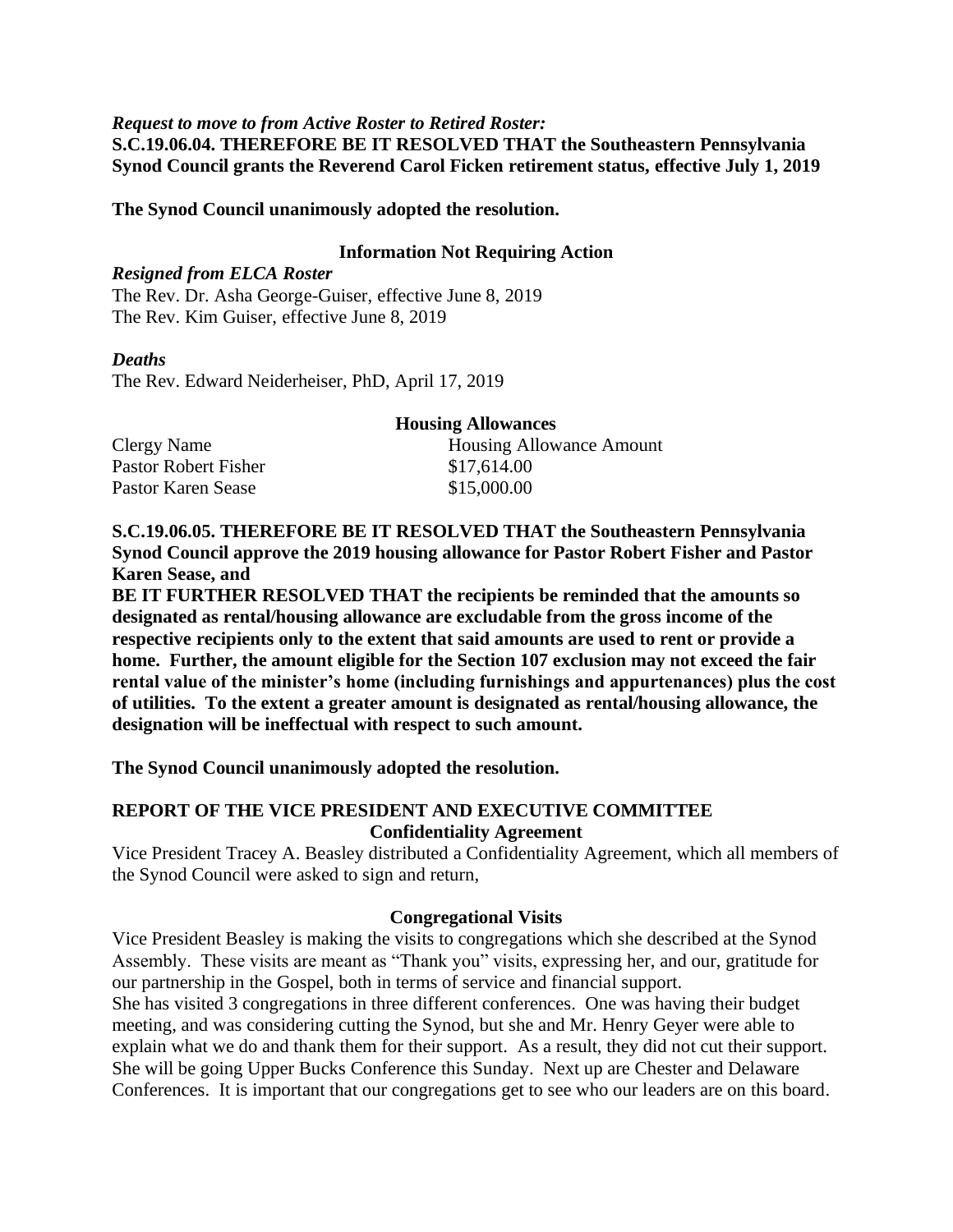## **Silver Springs – Martin Luther School**

Vice President Beasley was able to represent the SEPA Synod at the 160<sup>th</sup> anniversary celebration of this school, which is the oldest Social Ministry Organization we have. It was a great celebration of great work.

## **Pastoral Transition Guide**

The revised transition guide has been submitted to the Synod Council for review, and at this time Ms. Beasley asked for the Council to adopt it so it can be used by our staff and our congregations in times of transition.

## **S.C.19.06.05. THEREFORE BE IT RESOLVED THAT the Southeastern Pennsylvania Synod Council approve the Pastoral Transition Guide as presented.**

## **The Synod Council unanimously adopted the resolution.**

## **REPORT OF THE SECRETARY**

Secretary Richard shared the following items, which were included in his written report.

#### **Churchwide Assembly**

We are well represented in the diversity of the voting members attending from Southeastern Pennsylvania Synod. 47% of our delegation are persons of color, or whose primary language is other than English.

We will have three resolutions considered by the Churchwide Assembly:

- Memorial on the 50th Anniversary of the Ordination of Women (from 2018 Assembly)
- Endorsement of "*The Earth Charter"* (from 2019 Assembly)
- Advocating for Immigrants and Refugees in Our Communities (from 2019 Assembly)

## **Reception of property of a closed congregation**

St. Petri-Hope Lutheran Church of Philadelphia experienced "holy closure" on June 2<sup>nd</sup>, 2019. To formally receive the assets of this former congregation, I move the following:

**S.C.19.06.06. THEREFORE BE IT RESOLVED THAT the Southeastern Pennsylvania Synod Council acknowledges with sadness the action of St. Petri – Hope Lutheran Church, Philadelphia, to close, effective June 2, 2019, on which date the Southeastern Pennsylvania Synod received the property of St. Petri – Hope, Philadelphia, in accordance with the Constitutions, Bylaws, and Continuing Resolutions of the Evangelical Lutheran Church in America, specifically 9.71.b., +S13.23., and \*C7.01.; and, on this date, June 13, 2019, authorizes the Bishop of the Southeastern Pennsylvania Synod, or the Bishop's representative(s), to sell the property on behalf of the Southeastern Pennsylvania Synod.**

Discussion ensued. Bishop Davenport noted that there are three parcels which were related to St. Petri-Hope; the Church, the Fellowship Hall, and an Education Wing. As with each closing, there are experiences of joy and of sorrow at its closing. Fortunately many of the members have already found new church homes, and are continuing in the practice of their faith.

A question was raised about Lydia's Closet, and what will happen to that ministry.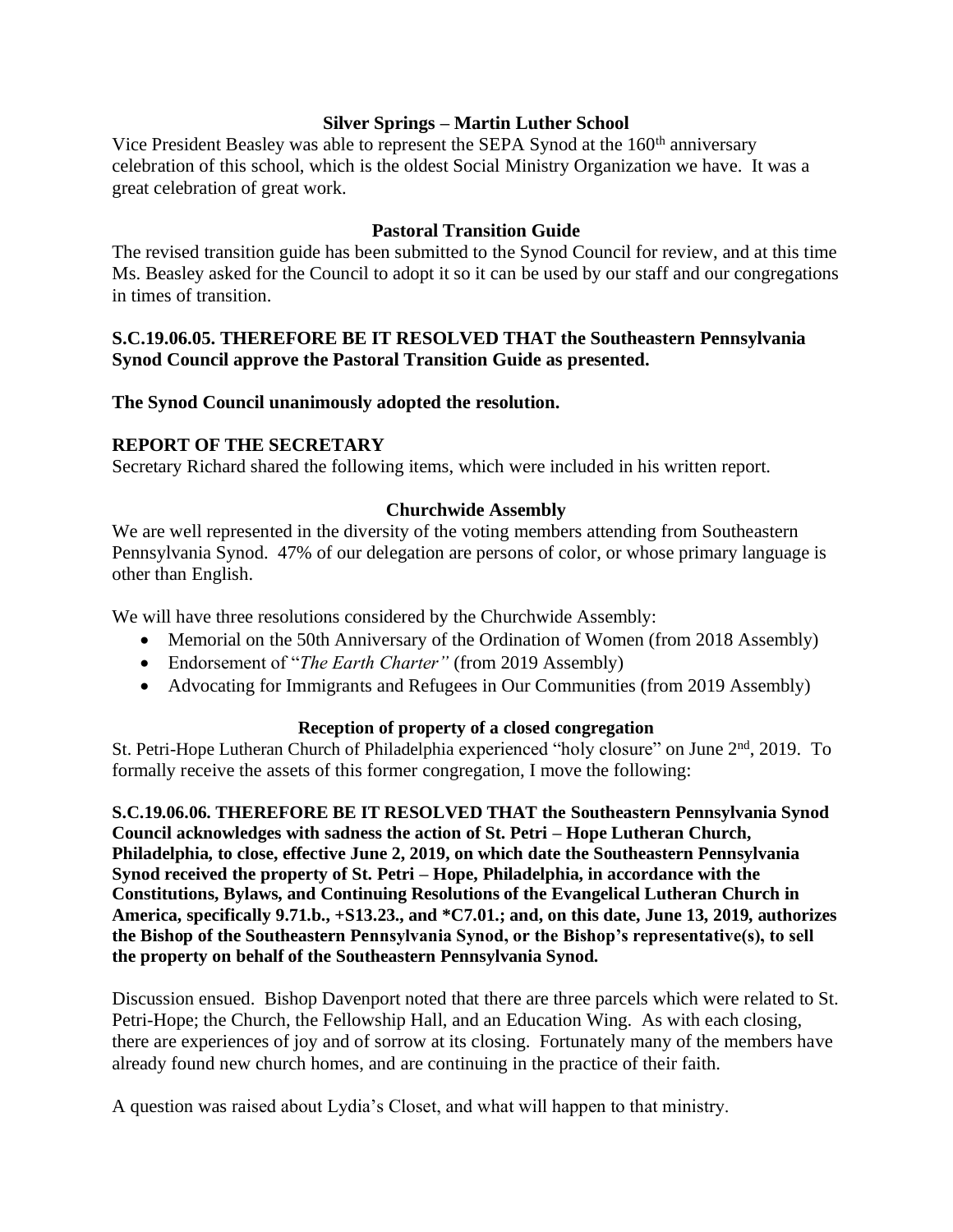Another congregation has agreed to pick this up. When it comes to ministry, "Wherever you go, let's take it with you."

## **The Synod Council unanimously adopted the resolution.**

# **REPORT OF THE TREAURER**

Ms. Janet Neff, treasurer, said that we will go into more detail on the budget in September. Please go to the website to get further information from the Assembly.

Ms. Neff reviewed that we have four segments of our budget. We have Unrestricted Funds, which are the general operational funds, Temporarily Restricted funds, which are predominantly related to events, such as the Synod Assembly, the Rostered Ministers' Event (Bishop's Convocation), youth retreats, and other similar events. The money comes in for a particular purpose, and is restricted for that purpose until that event is completed. We have Permanently Restricted funds, which can only be used for the specific purpose for which they were given, and we have the Mission funds, which cover a lot of our ministry that is not able to fund itself.

Ms. Neff described how the sale of the former Immanuel, Burholme, impacts the budget. When we sell the property of a former congregation or ministry site, 15% goes to the Unrestricted fund to assist with ongoing ministry. From the remainder, we reimburse the cost of maintaining the properties we have to manage, and after that, the remainder goes into the Fund for Mission to assist mission initiatives around our Synod.

50% of what we receive from congregations goes to ELCA as our Synod's mission support of the work of the broader church.

We also support many other causes beyond our Synod as partners in ministry.

Currently we are slightly above budget from Mission Support, but we also have been without our new staff person until this point.

# **REPORT OF THE FINANCE COMMITTEE**

Mr. Albert Glenn, chair of the committee, shared the following:

The committee met on April 30<sup>th</sup>, and reviewed the funds to date.

The Committee considered the concerns raised by the Audit Committee at the Assembly:

## **Property management**

Do we need property managers for closed properties? Mr. Martin Schwab has the authority to hire as needed. It may be good to enlist someone from a neighboring congregation to look in on the properties as needs arise, as they may be closer than Martin is to the site.

## **Review of "unknown" funds**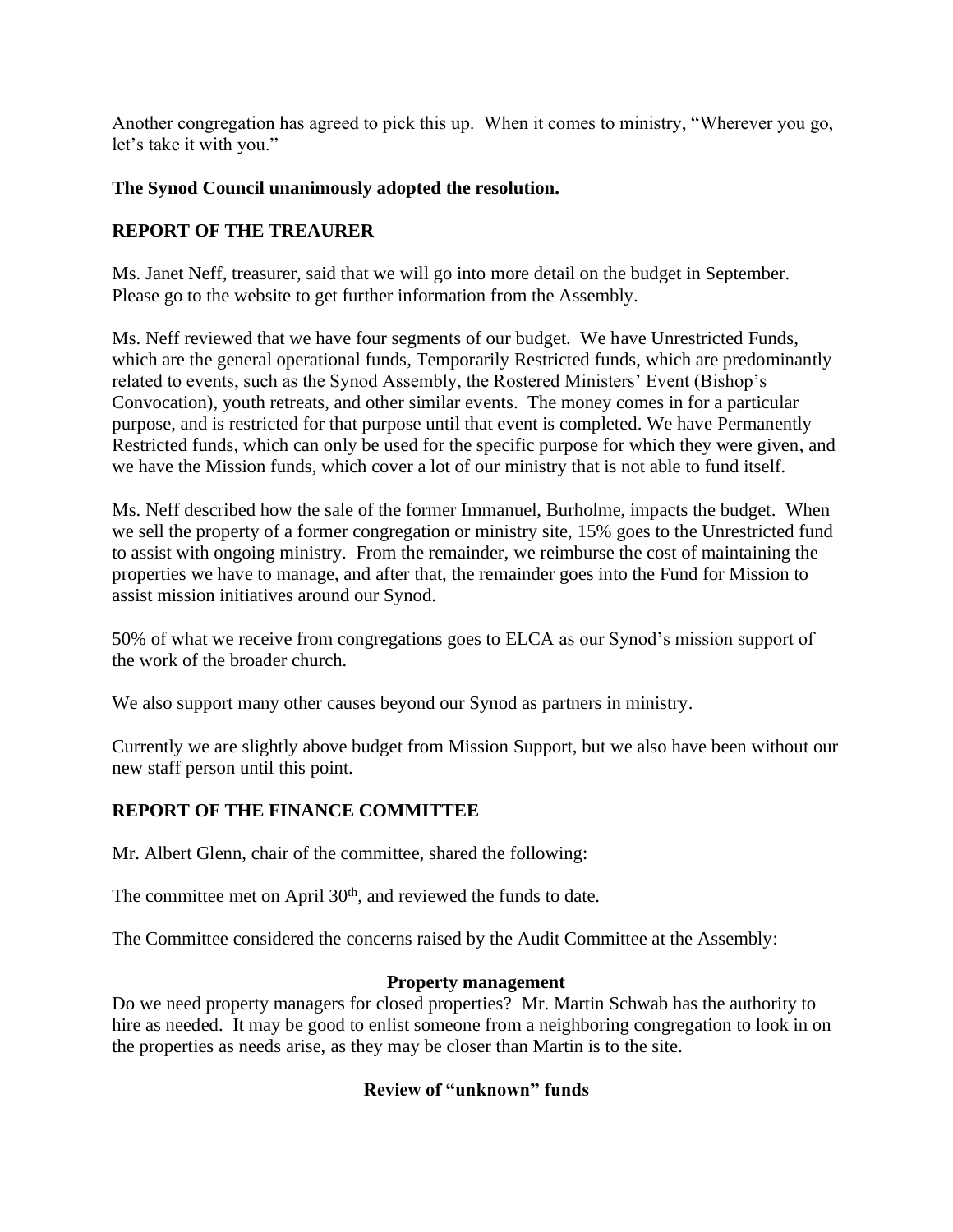There is an unidentified real estate asset on the balance sheet that is of unknown origin. The treasurer and the Senior Accountant will investigate what this is, and if it cannot be identified it will be removed from the balance sheet.

## **Valuation of Bear Creek and University Lutheran**

Appraisals of Bear Creek and UniLu may not be current, but they are not detrimental to our financial status at this time, since we are not looking to mortgage them or sell them.

Mr. C. Everett Wick – the question that was raised is whether there is any value to the Synod by owning these properties. Yes, Bear Creek we own jointly with NEPA. UniLu, we own and have in cooperation with campus ministry.

Ms. Elizabeth Young – value of the land, and the buildings on the land, gives a fuller picture of what our total assets are.

Mr. Phil Tackett – Our question was if there is another way to present this in the annual audit from the more liquid assets, referencing the three properties – Bear Creek, UniLu, and the "mystery" property which we need to discover what it is.

## **Cash Flow statement**

The cash flow statements accurately reflect the reconciling of accounts and are in order.

Mr. Tackett – the cash flow conversation is simply to consider if there are times when we are aware that we are really going to need to move funds around.

Ms. Neff – yes, we can, and we can also move the real estate into a separate category for clarity's sake.

## **MISSION MOMENT**

Pastor Karen Sease, new Assistant to the Bishop, shared about her positon.

Her portfolio includes three areas:

- 1. Candidacy we have about 40 people in some stage of the process to become a Rostered Minister
- 2. Leadership working with those who are rostered ministers and congregations in the mobility process to ensure we have the right leaders serving in the right settings.
- 3. Mission Advancement seeing how we can call forth the gifts we have among us for the work of the church. Song from Assembly – "What we need is here"

I was asked to focus on this third aspect of my position for this time.

Do you like Bear Creek? Lutheran Disaster Response? Other aspects of our ministry? We said yes, yes, yes.

To make these ministries happen, we need resources. As you have heard, 50 % of our partnership support received from congregations goes to the ELCA, and through this avenue we support many things.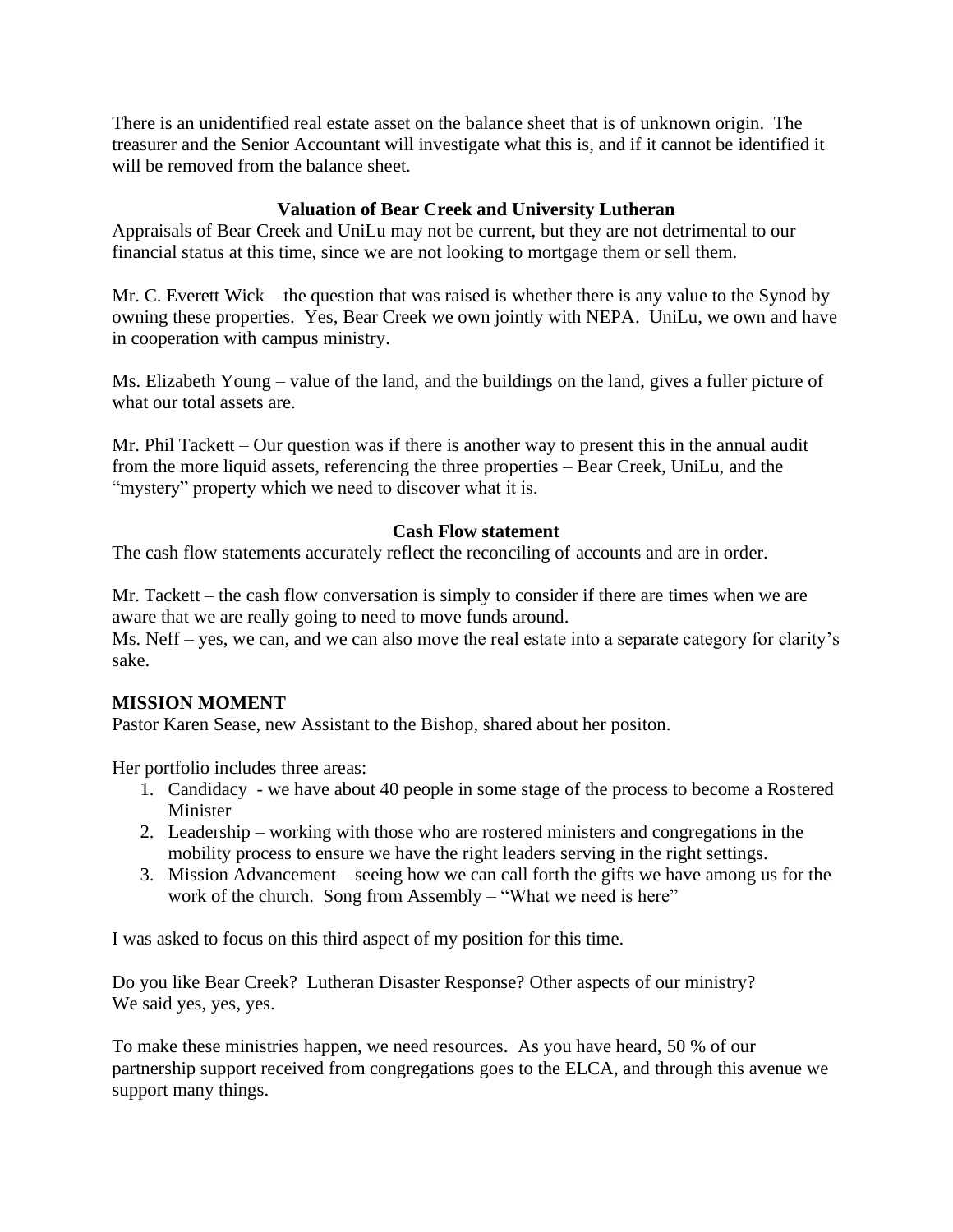What is the IT that we are called to do? These are just some of the things we are called to do. We ask you to support the Synod directly. I know you support through your congregation. We are asking you to give directly in any number of ways. Give an amount that you will NOTICE. You do make a difference.

Questions:

Mr. Henry Geyer – do we as the ELCA support military chaplains? – Yes.

Pr. Gwendolyn King – We have Pr. Christopher Otten, who works with current chaplains, and works to recruit more chaplains, and keeps in touch with those of us who are no longer active military chaplains. He also works on connecting with those who are Lutheran in the military Pr. Sease – there is a need of more mainline chaplains in the ministry, who can and will willingly deal with LGBTQ military, and women in the military, because some chaplains refuse to minister to these groups.

Me. Bert Glenn – are we short of candidates? Are we at the point that we cannot fill our needs? Pr. Sease and Bishop Davenport – Across the ELCA yes, in our Synod, not as much. Because of our location as an urban center, and a welcoming synod, we generally have enough candidates. This is not true everywhere.

Pr. King – are you the one we contact with issues of mobility? Pr. Sease – Pr. Christian McMullen (Director of Interims) and Pr. Marcia Bell (Director of Mobility) are first in line to contact. I work with them.

Pr. Sease concluded her time by saying, "It is a pleasure to serve with a staff that has welcomed me and is making my transition so easy and pleasant."

## **COMMITTEE REPORTS**

# **Constitution Committee**

Vice President Beasley noted that the members of the Synod Council received a report from Pr. Tyler Rasmussen regarding this committee. She said if you wish to change you committee structure, name, or resources, please be aware this needs to come to the Bishop and the Vice President first, and the changes may need to be endorsed by the Executive Committee. Please follow proper protocol.

## **Investment Committee**

Mr. Dave Ehret, chair of the Investment Committee, shared that there are some new funds that were found to be invested. See report of where they have been invested and the current values of the funds.

## **COMMITTEE DESCRIPTIONS**

Each year in June we describe, and allow the members to select, the committee they would like to serve on, and then we make assignments based on gifts and desires. The Vice President called on those chairpersons present to give a brief description of their committee, particularly for the new members of the Synod Council. The current chairs are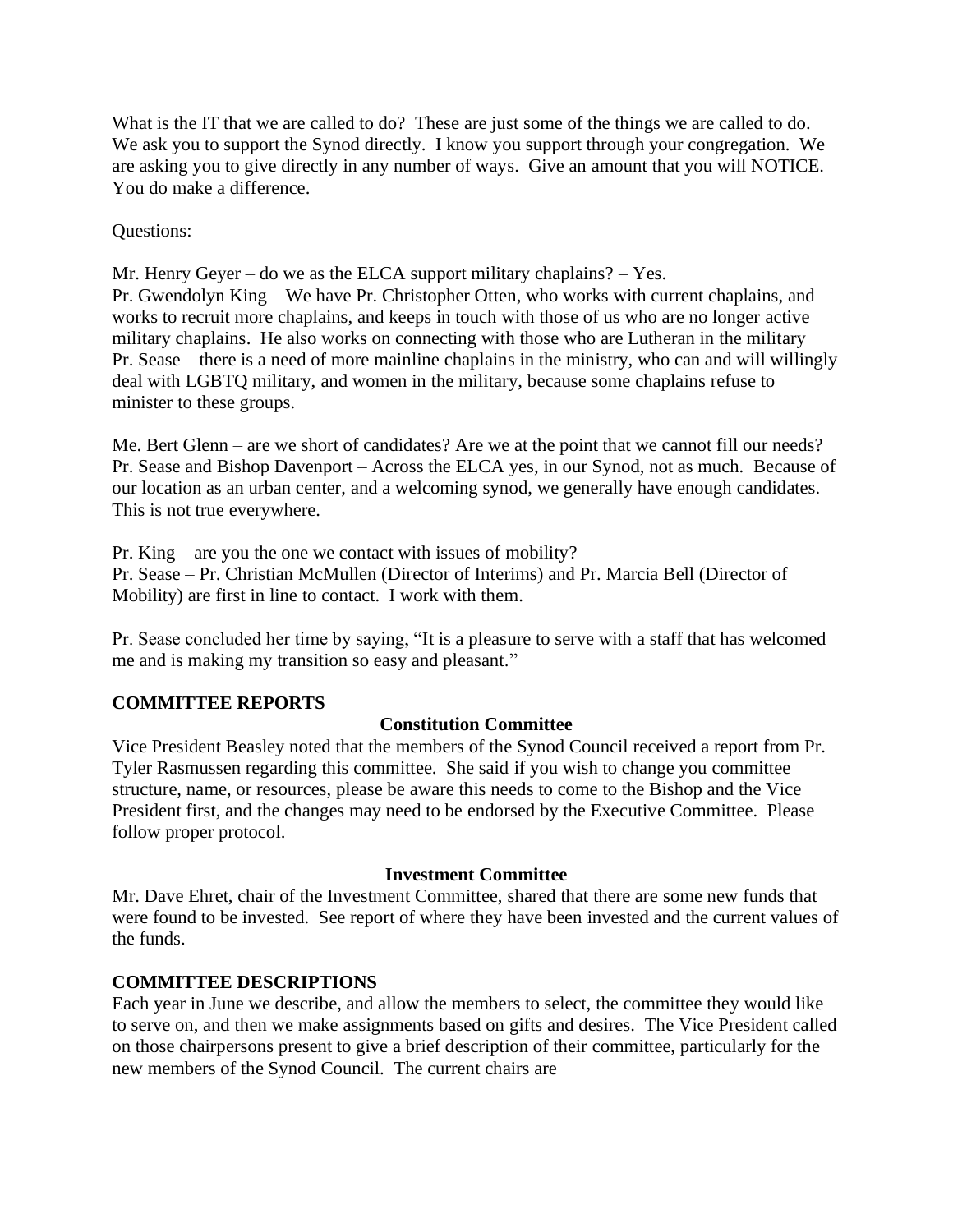Audit – Mr. Phil Tackett Administration – Mr. William Graham Constitution Committee – Pr. Tyler Rasmussen, not present Finance – Mr. Bert Glenn –It is more than dollars and cents. It is the work for the Synod, and it can be very interesting to be on this team – meets at 5:00 p.m. at the Seminary Investment – Mr. Dave Ehret Nominating – Pr. Lydia Posselt – best committee – if you are willing to seek out the few good people to serve the Synod, this is the team to join

The Bishop and the Vice President will take your top three preferences, and try to match skills and desires of the members with the needs of eh various committees. The configuration of these teams will be brought to the September meeting for confirmation

The Synod Council elects members of the Executive Committee at this meeting.

The Executive Committee meets day time on a weekday, usually Thursday from  $1 - 3$  or  $2 - 4$ The four officers are members of the Executive Committee. The Synod Council elects three more members: one lay male, one lay female, and one clergy.

Nominations for Lay Female member of the Executive Committee

- Ms. Cheryl Detweiler
- Ms. Sandra Zimmerman
- Ms. Doreen Kinzler

Ms. Cheryl Detweiler Elected

Nominations for Lay Male member of the Executive Committee

- Mr. Adam Clark
- Mr. Henry Geyer
- Mr. Henry Geyer Elected

Nominations for Clergy member of the Executive Committee

- Pr. Laura Tancredi
- Pr. Serena Sellers
- Pr.Matt Staniz
- Pr. Laura Tancredi Elected

### **OLD BUSINESS**

None

#### **NEW BUSINESS**

Secretary Richard noted that the Synod Council as currently configured has 23% persons of color, and 23% persons 30 years of age or younger

New Chair of Candidacy – Pr. Paul Neff – has declined his stipend. He stated that it is his privilege and pleasure to serve.